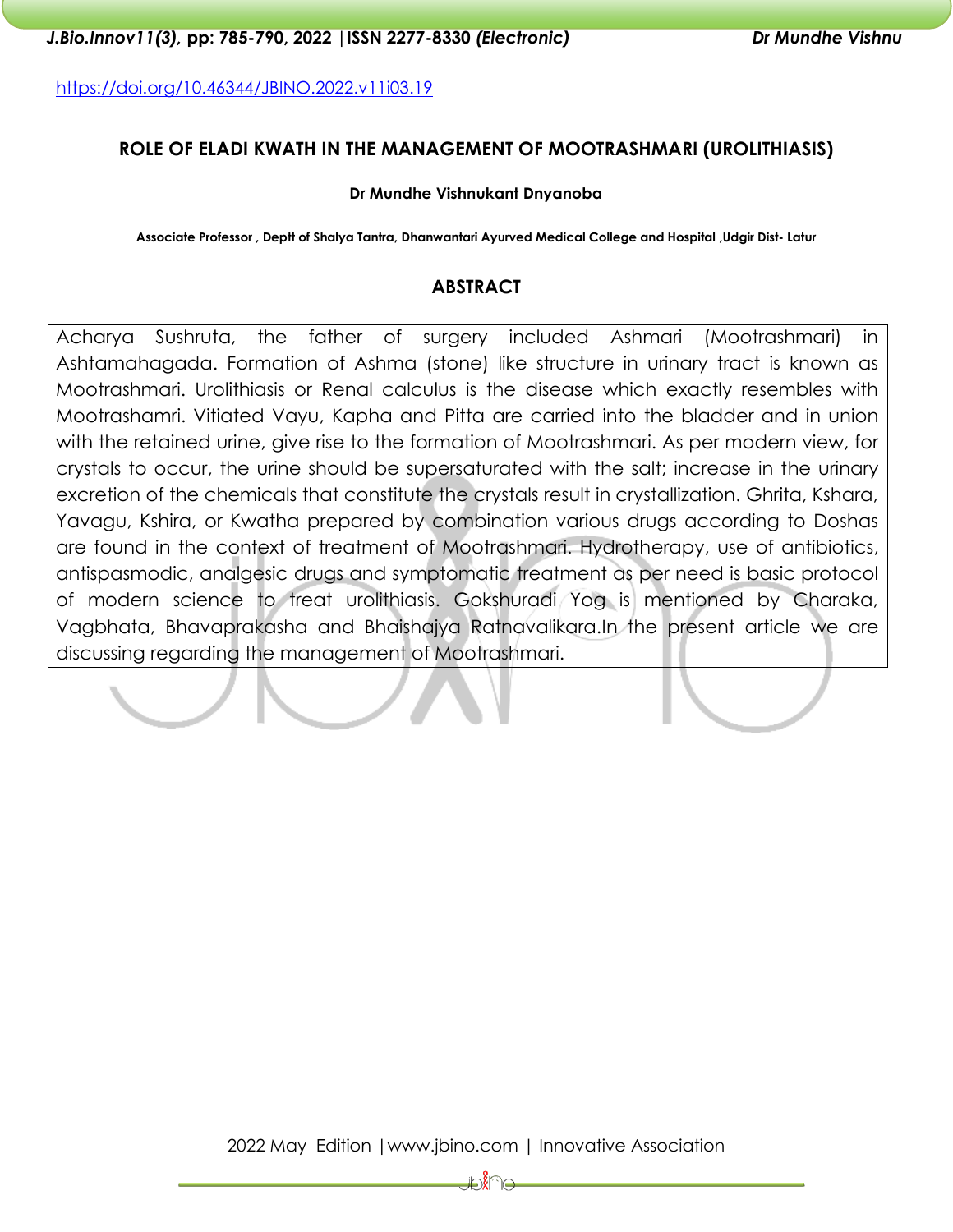# **INTRODUCTION**

Mootrashmari is a disease of urinary tract which causes problems in many ways including passage of urine. The waste material when not dissolve completely in urine and obstruct urinary path then it Mootrashmari may occur which termed as stone in modern science 1-5 . The Ashmari (Urolithiasis) mainly formed by calcium may be due to the lack of citrate which dissolve waste product. The low level of magnesium and pyrophosphate also cause Mootrashmari. It is believed that approximately 5% to 8% people are suffering from the disease now a day's. This article aimed to deal with ayurveda and modern perspective of Mootrashmari, its complication and treatment 4-8 . The article presents pathogenesis, symptoms and management modalities of Mootrashmari along with suggested conduct of life to prevent disease recurrence. Definition: Urolithiasis means Uro+Lithiasis; formation of stony concretions in the kidney, urinary tract or specifically bladder. Consumption of contaminated water and food, disturbed life style, low intake of water, consumption of salty food and packed soup may be the causative factor of disease. Heredity, geographical condition and socioeconomic condition also play vital role towards the disease prevalence.

Urinary stone constitute one of the commonest diseases in our country and pain due to kidney stones is known as

worse than that of labour pain. Among all the pain, abdominal pain always drags not only patient's attention but also the curiosity of the surgeon. The information regarding Ashmari [1,2] is available in almost all samhita (Ancient treatise) of Ayurveda. In India, approximately 5-7 million patients suffer from stone disease [3,4] and at least 1/1000 of Indian population needs hospitalization due to kidney stone disease. Thus, the disease is as widespread as it is old, particularly in countries with dry, hot climate [5]. These are "stone belt regions". The incidence of calculi varies as per geographical distribution, sex and age group. The recurrence rate is 50 to 80%. Males are more frequently affected than the female and their ratio is 4:3 [6]. The incidence is still higher in the age group between 30-45 years and incidence declines after age of 50.

Acharya Sushruta, the father of surgery included Ashmari (Mootrashmari) in Ashtamahagada. 1 Formation of Ashma (stone) like structure in urinary tract is known as Mootrashmari. After digestion of food material, it is converted into two parts, those are Sara (essence) and Kitta (waste) products. Sweda, Mootra and Purisha are the three main Malas. Among which Mootrashmari occurs due to Mootra dushti. The meaning of word Ashmari is as – Ashma: Stone and Ari - which act like an enemy. Urolithiasis or Renal calculus is the disease which exactly resembles with Mootrashamri. Urinary stones have afflicted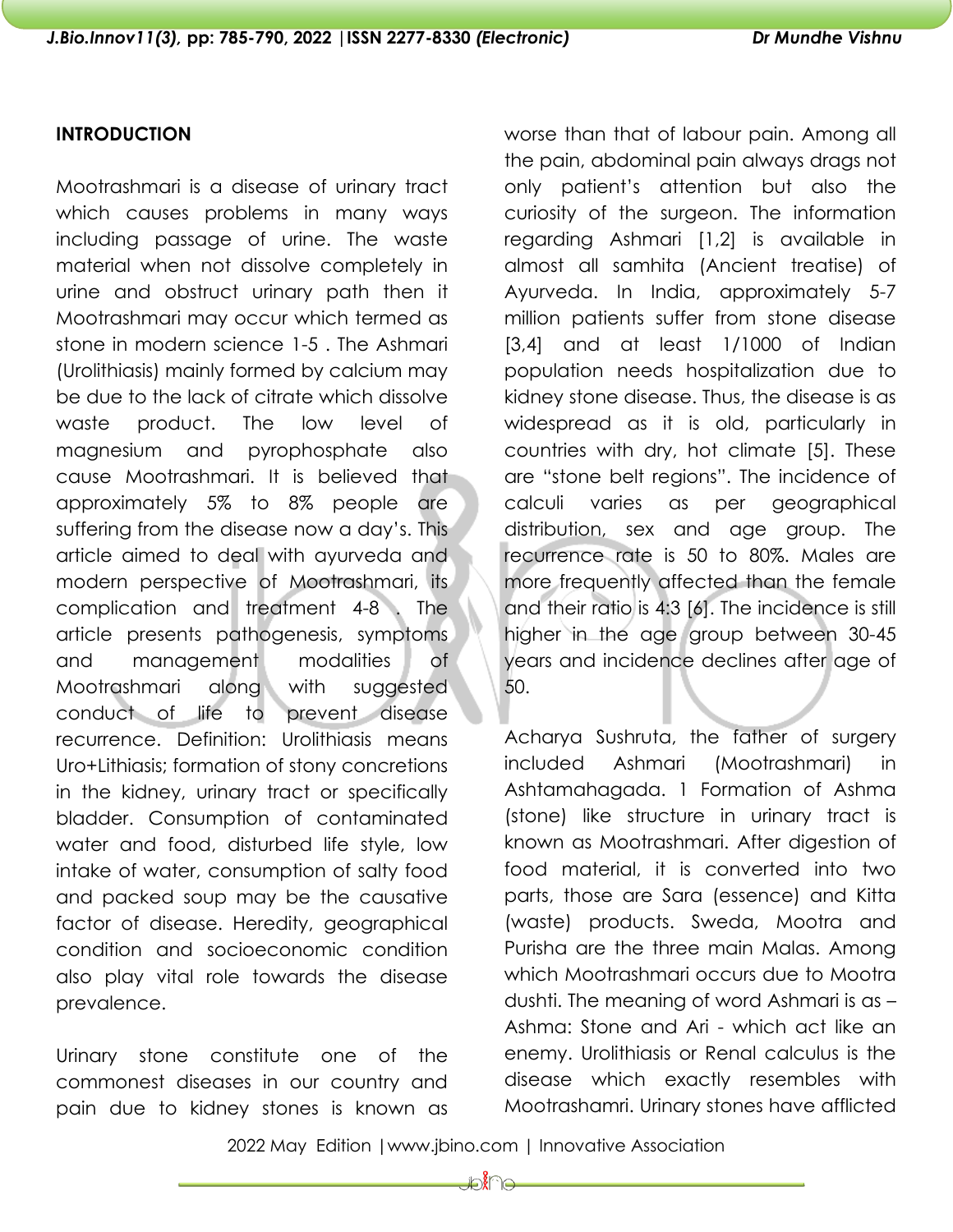humankind since antiquity with the earliest recorded example being bladder and kidney stones in Egyptian mummies. Acharya Sushruta, though an expert of surgery, advocates the possible cure of any disease by medicinal treatment before going to surgical intervention. Kapha dosha vitiation, Mootra vega dharana, Adhyashana, Samashana, Guru ahara, Ativyayama, Anupa mansa sevan are the main Hetus of Mootrashmari. 2 Heredity, teen-age, living in mountainous area, summer season, high temperature, low water intake, diet containing high purines and phosphates, hard water consumption and sedentary occupation are most common causative factors for Urolithiasis

In Ayurveda numbers of drugs are mentioned to treat mutrashmari [5]. Among them the 'Varunamulatwak kwatha', which is mentioned in Chakradatta text 34/25 [7], was selected for the study. This compound drug is advised in decoction form. This drug can be given on O.P.D basis and is administered without requiring hospitalization. These drugs are easily available, economical and are easy to administer. These are also using since ancient period traditionally. These are having anti-inflammatory [8], diuretic and Antilithic [9] properties. Hence the clinical study has been undertaken to evaluate the efficacy of 'Varunamulatwak kwatha' in the management of Urolithiasis.

Gokshuradi yoga and Pashanbhedadi ghrita Gokshuradi yoga and Pashanbhedadi ghrita recommended for

the management of Mootrashmari. Gokshuradi yoga possesses diuretic and lithotriptic qualities while Pashanbhedadi ghrita offer symptomatic relief in disease condition, it also offers shoothing, cooling and diuretic properties. Formulations help to relive symptom such as; Nabhivedana, Bastivedana, Mutradharasanga and Sarudhiramutrata. The author of present article also worked to evaluate efficacy of Gokshuradi yoga and Pashanbhedadi ghrita in the management of Mootrashmari and findings of study proved efficacy of formulation in Mootrashmari. Paneeya kshara & Anandayoga Paneeya kshara mentioned in the treatment of Mootrashmari since it possess properties like Chedana, Bhedana, Lekhana, Krimighna, Shodhana, Ropana and Vilayana, these all qualities believed to offer beneficial effects in effective removal of Mootrashmari. It prevents chances of recurrence. The alkaline nature of Kshara neutralizes hyper tonicity and acidity of urine which change pH and help in the expulsion of stone. The chedana, bhedana and lekhana properties offer non invasive fragmentation of stone. While shodhana and ropana properties of kshara help to heal and maintain lacerated mucosal surface of the urogenital tracks. Shodhana properties of kshara therapy also relieve infection which may frequently during Mootrashmari. The Anandayoga contains Tila panchaga, Apamarga panchanga, Palash kanda, Kadali kanda, Aamalki kanda. The yoga is recommended with Avimootra as Anupana which possess pitta shaman properties. The yoga relief abdomen pain, dysuria, offer mootrala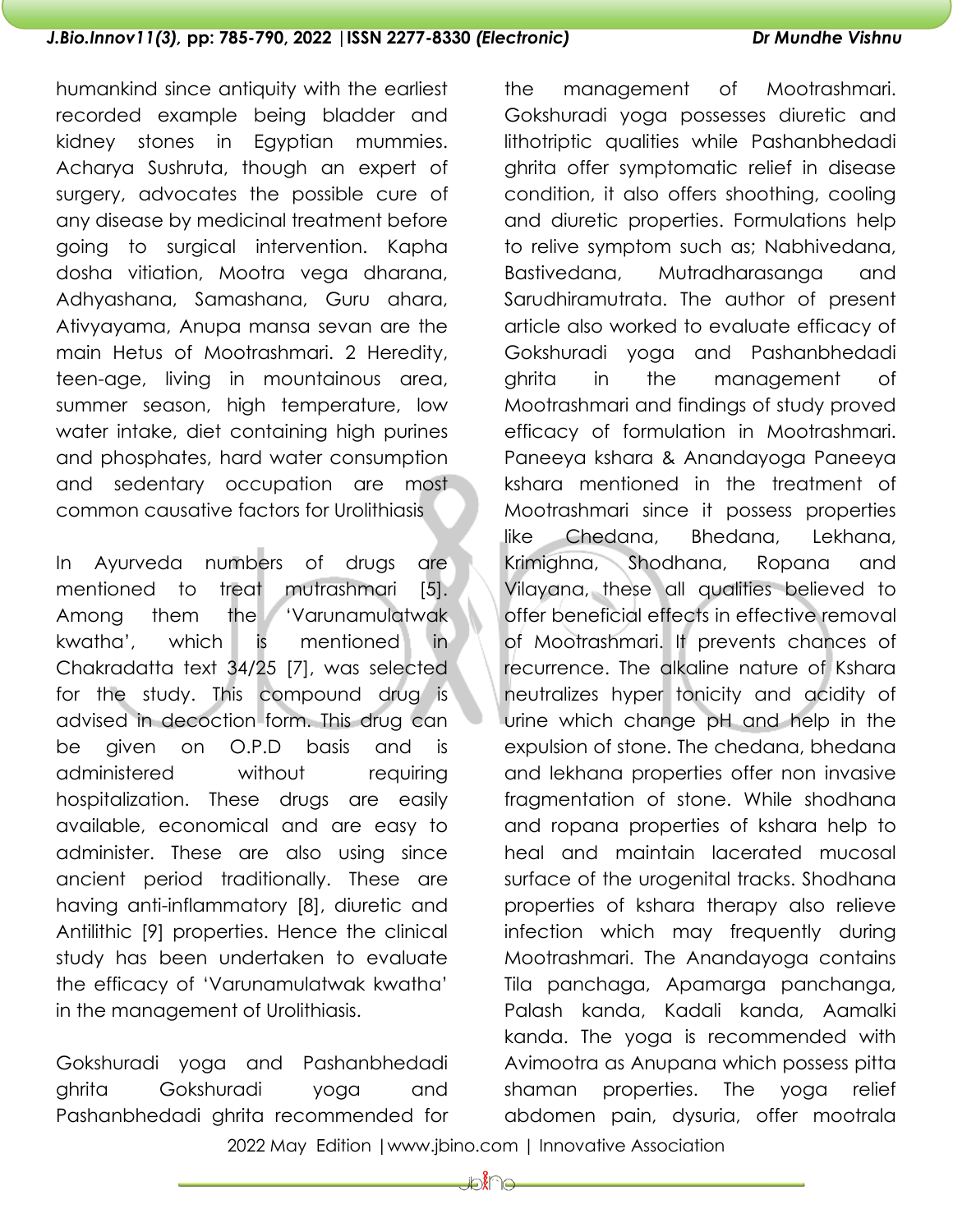(diuretic) property and increase intra luminal pressure which help in the expulsion of stone. Varunadi Kvatha Varunadi kvatha with yavakshar prakshep reported to possess beneficial effects in urolithiasis. Application of Varunadi kvatha and yavakshar prakshep along with pathyapalan offer significant results in the management of disease. The ingredient of Varunadi kvatha such as; Varuna, Shilabhed, Shunthi, Gokshur and Yavakshar help to relief symptoms such as; pain, burning micturition, hematuria and dysuria. Apamargkshara and Yavakshara Apamargkshara along with Yavakshara possess disintegration, dissolution, dislodging and expulsive property therefore recommended in mootrashmari. Kshara is formed by Bashmikarana which make drug dry possessing gunas of vata. Bhasmikarana also imparts kaphaghna and vataghna properties into drugs. It also offers capacity to break due to its Agnisanskara process. Lavan rasa Kshara disintegrates ashmari; Ushnavirya dissolves it and prabhava help to expel out the ashmari. Kshara having pH more than 7 (alkaline) so it neutralizes acidic media, changes pH of urine and prevents urine to become concentrated which is considered as one of the reason of stone formation. Thus it is believed that Kshara therapy not only disintegrate, dissolve and expel stone but also prevent formation of stone 9

Vitiated Vayu, Kapha and Pitta are carried into the bladder and in union with the retained urine, give rise to the formation of Mootrashmari. 3 As the wind and lightening jointly condense the rainwater into hailstones, so the bodily Vayu and Pitta jointly contribute to the condensation of Kapha in the bladder and transform it into stone.4 As per modern view, for crystals to occur, the urine should be supersaturated with the salt; increase in the urinary excretion of the chemicals that constitute the crystals result in crystallization; normal subjects have inhibitors of crystal formation but anatomical abnormalities like ureteropelvic junction obstruction can predispose to increased crystal retention and bacterial infection may promote stone formation. Purvaroopa of Mootrashmari are as, Todavata vedana in Basti (urinary bladder), Kruccha mootrata (difficulty in micturition), Bastishira-Mushka-Shepha vedana (an excruciating pain in bladder neck, scrotum and penis).5 Symptoms of urolithiasis explained in modern are as, colicky pain (loin to groin radiating pain), hematuria, dysuria, oliguria, nausea or vomiting, fever, and asymptomatic urolithiasis sometimes.6 Ghrita, Kshara, Yavagu, Kshira, or Kwatha prepared by combination various drugs according to Doshas are found in the context of treatment of Mootrashmari, viz. Pashanabheda and Ushakadi Gana for Vataja Ashmari; Kush, Kash etc. for Pittaj Ashmari; Varunadi Gana for Kaphaj Ashmari, Basti chikitsa (especially Uttara basti) of Viratarvadi Gana etc. 7-11 Hydrotherapy, use of antibiotics, antispasmodic, analgesic drugs and symptomatic treatment as per need is basic protocol of modern science to treat urolithiasis. Surgical interventions are advised in many patients on the basis of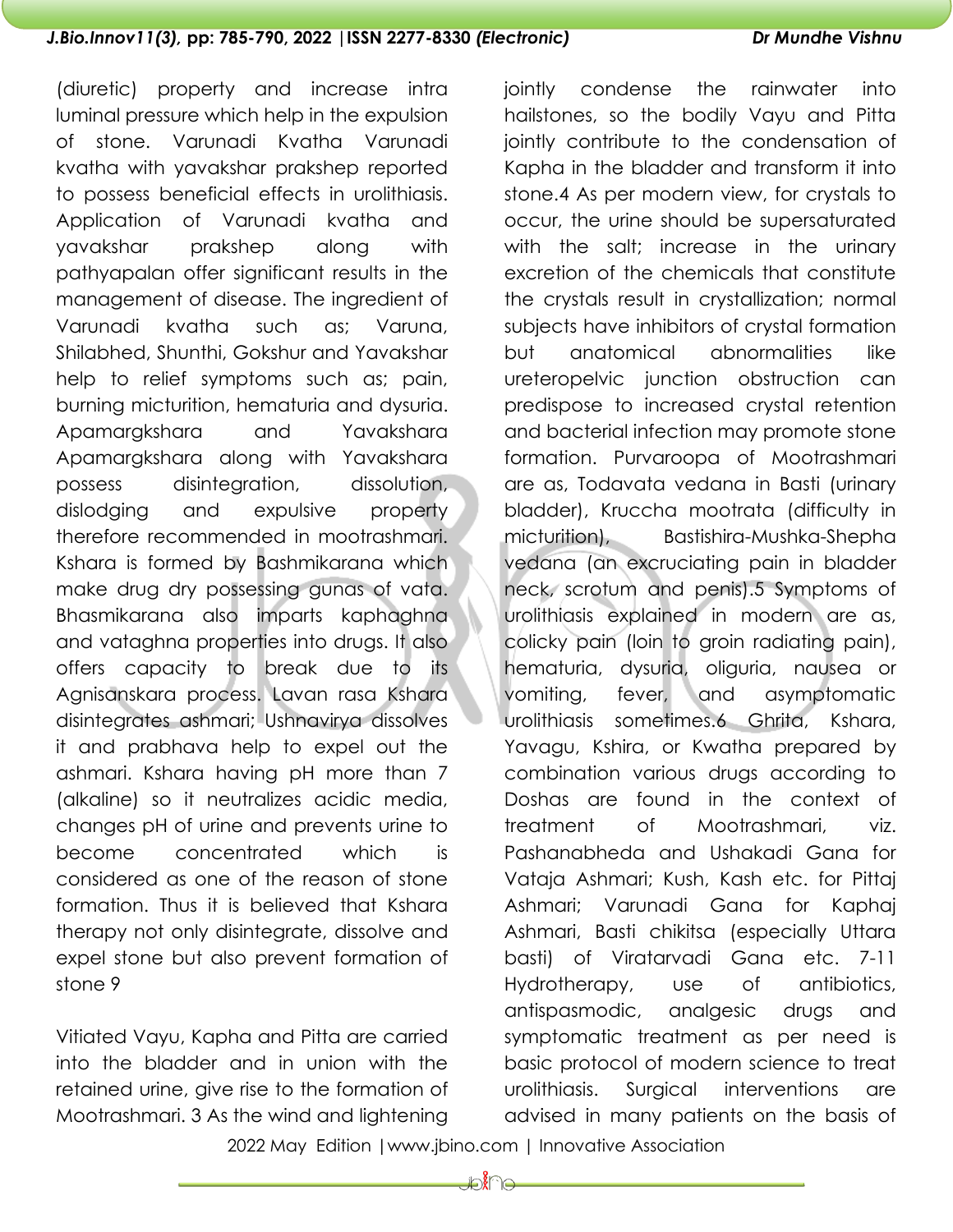size and severity of the stone. But recurrence of urolithiasis is more common issue even after surgical intervention also. Patient has to bear a lot of expenditure also. In contrast Ayurvedic modalities give relief from Mootrashmari (Urolithiasis) in which chances of recurrence are also reduced. Comparatively expenditure is less and this therapy is without any side effect. Hence it was decided to test and revalidate these facts under this project "To study efficacy of Gokshuradi Yog in the management of Mootrashmari (Urolithiasis)." Gokshuradi Yog12 is mentioned by Charaka, Vagbhata, Bhavaprakasha and Bhaishajya Ratnavalikara. This Yog is cheap, easily available and can be prepared easily at home.

Recommended Yoga for Mootrashmari  $\varpi$ Vajrasana <del>w</del> Pawanamuktasana <del>w</del> Uttana padasana  $\varpi$  Dhanurasana  $\varpi$  Pranayama CONCLUSION Mootrashmari is a disease of urinary system and obstruct urinary path which termed as stone in modern science. The Mootrashmari (Urolithiasis) mainly occurs due to the calcium deposition which may be associated with lack of citrate and other etiological factors. Approximately 5% to 8% peoples are suffering from common symptoms of ureter culculi; pain, haematuria, burning micturiton and dysurea. Ayurveda described various treatment approaches for the management of disease; use of herbs, ayurveda formulation and Kshara, etc. The good conduct of life (Ahara-Vihara) also play vital role towards the management of disease.

## **REFERENCES**

1. Michael J. Thun and Susan Schober, Urolithiasis in Tennessee: An Occupational Window into a Regional Problem. American Journal of Public Health. May, 1991; 81 (5); 587-591p.

2. Patrick C. Walsh, Alan B. Retik, E. Darracott Vaughan, Alan J. Wein, Campbell's Urology -Vol.- 3,W.B. Soundess Company, Tokyo 7th Edition 1992. 3347p.

3. Mohan; Harsh Text Book of Pathology, Publishers Jaypee Brothers Medical Publishers (P) Ltd New Delhi, 5th Edition (2015). pp-715.

4. Sushruta Samhita With "English translation & Explanatory By Prof. G.D. Singhal & Colleagues Part-1, Chaukhambha Sanskrit Pratisasthan, Delhi, 2nd Edition 2007. Pp-522.

5. Bhaishajyaratnawali with Hindi commentary siddhiprada by Pro. Siddhinandan Mishra, Part- II, Chaukambha Subharti Prakashan, Varanasi, reprint- 2007, pp-690.

6. Drushtartha Sushrut Chintan, SutraSthana, Nyayachandrikateeka by Prof. Vd. P.G.Athawale, Godawari Publishers and book promoters, Nagpur,1st Edi.2008, Vol.I, Verse No.33/4, Page No. 255.

7. Rasatarangini by Pranacharya Sadanand Sharma, Motilal Banasarajidas Banglow Road, Delhi,11th Edi.,Verse No.24/72, Page No. 340